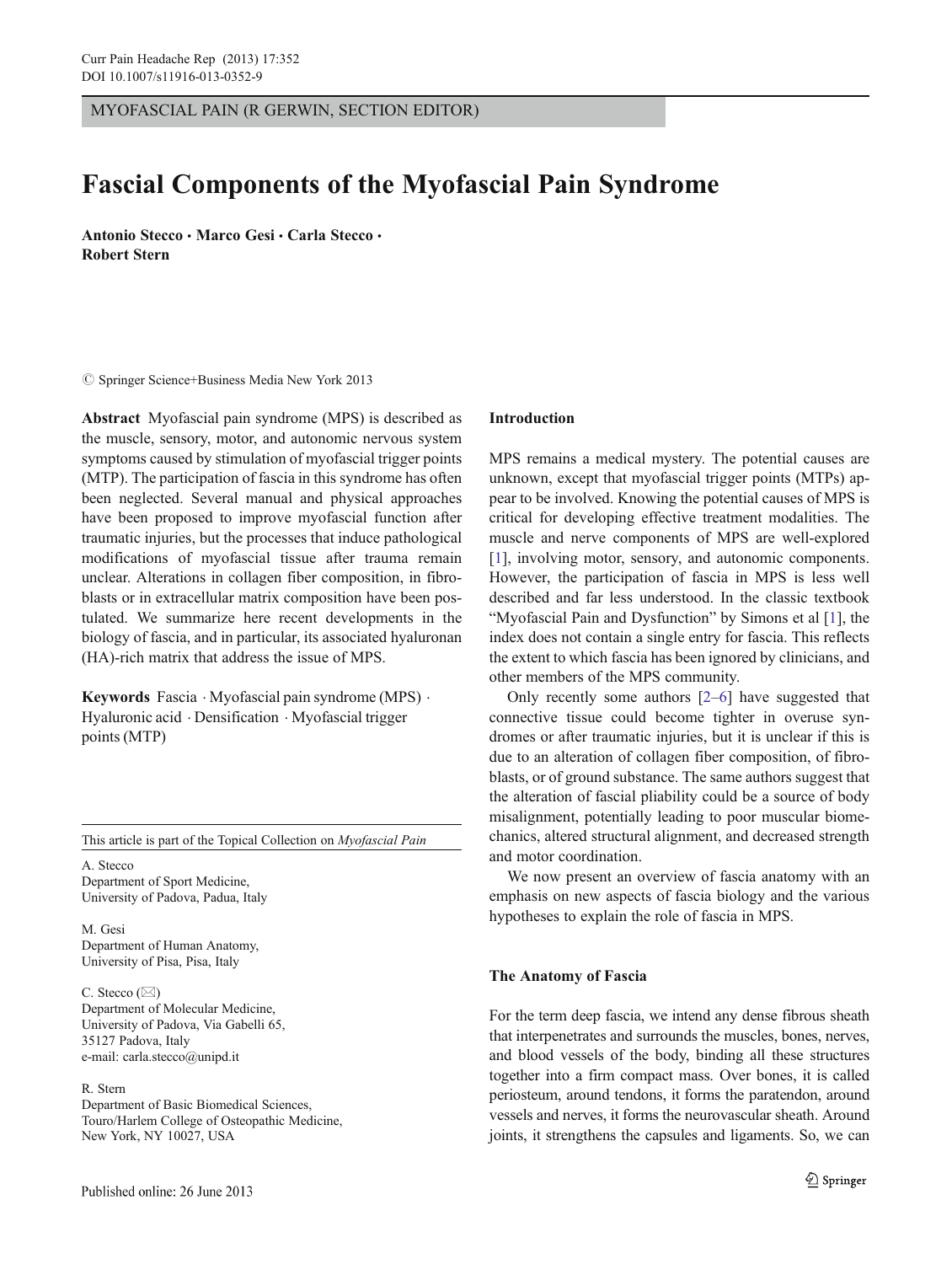consider the paratendon, the neurovascular sheath, and the periosteum as specialization of the deep fascia, not only because they are in continuity with it, but also because they have the same histological features.

We can distinguish two main types of muscular fasciae however, according to their thickness and their relationships with the underlying muscles: the aponeurotic fasciae and the epimysial fasciae.

#### The Aponeurotic Fasciae

With the term aponeurotic fasciae we mean all the "well defined fibrous sheaths that cover and keep in place a group of muscles or serve for the insertion of a broad muscle" [7]. These fasciae are the better known; they correspond for example to the thoracolumbar fascia, the fascia lata, the crural fascia, etc. Inside the aponeurotic fasciae, many fibrous bundles running in different directions are macroscopically visible. For this reason, for a long time the aponeurotic fasciae were classified as irregular dense connective tissues. In reality, recent works [8–10] have demonstrated that the aponeurotic fasciae are formed of two or three layers of parallel collagen fiber bundles, each layer having a mean thickness of 277  $\mu$ m ( $\pm$  SD 86.1  $\mu$ m). These layers are composed of parallel collagen fiber bundles, presenting a woven arrangement. Moreover, the collagen fibers of adjacent layers are oriented in different directions, forming angles of 75°–80°. This pattern of deposition was confirmed by the 3D reconstruction of the crural and thoracolumbar fasciae. Each layer is separated from the adjacent one by a thin layer of loose connective tissue (mean thickness  $43 \pm 12 \text{ }\mu\text{m}$ ) that permits the sliding of the layers over the adjacent ones, and so, from a mechanical point of view, each layer could be considered as independent, with a specific influence on the functionality of each tissue.

Several reports  $[11-17]$  suggest that the aponeurotic fascia is richly innervated, predominantly in the superficial sublayer [10]. Analyzing the relationship between these nerve terminations and the surrounding fibrous tissue, it becomes evident that the capsules of the corpuscles and the free nerve endings are closely connected to the surrounding collagen fibers. In this way, we can surmise that these nerve endings could be stretched, and become activated each time that the surrounding deep fascia is stretched. The mechanoreceptors, which are immersed in a fibrous stroma, are in this way sensitive to the traction of the underlying muscles, which the tendonous expansions transmit to the fascia. This hypothesis is also substantiated by embryogenetic studies that have established that the fibrous capsule of all mechanoreceptors is derived from the surrounding connective tissue; hence it is very likely that connections between these two elements persist into post-natal life.

#### The Myofascial Insertion

Many researchers have found that many muscles have fascial insertions [18–24], but their role is unknown. The best known expansion is the lacertus fibrosus, an aponeurosis that originates in the biceps tendon and then merges with the antebrachial fascia. But, in reality, every muscle has its own specific connection with the fascia. Usually these expansions are considered anatomical variations, but they are actually present constantly and provide precise organization [25]. These expansions permit selective stretching of the fascia, creating different types of lines of force inside the deep fasciae. Stecco et al [26] suggest that all of these fascial insertions provide an excellent illustration of how the thickness and strength of fasciae are a precise mirror of the forces generated by muscular action. Indeed, when these muscles contract, not only do the bones move, but thanks to these fascial expansions, they stretch also the deep fascia. For example, the quadriceps muscle inserts into the tibia by way of the quadriceps tendon, but also projects a myofascial expansion that passes anterior to the patella to contribute to the anterior knee retinaculum [27]. In a similar manner, the Achilles tendon not only attaches to the posterior aspect of the calcaneus, but also has fascial continuity both with the plantar fascia over the back of the heel [28–30], and with the fibrous septa of the heel fat pad [31]. Also, the pes anserinus and iliotibial tract contain a component inside the fascia. Dissections in the shoulder region of unembalmed cadavers [24, 32] reveal the constant presence of specific myofascial expansions originating from the pectoralis major, latissimus dorsi, and deltoid muscles; all of which merge into the brachial fascia.

If we consider all the myotendineous expansions into fasciae, the results indicate that the aponeurotic fasciae could be considered the convergence of all of these expansions, like a large flat tendon that receives all the tractions from underlying muscles and transmits them at a distance. Thus, if we consider all these insertions and map them [33], it is evident that this illustrates perfectly the arrangement of collagen fibers bundles inside the fascia lata, and by extension, the fascia lata could be considered the sum of all of these myotendonous expansions.

These myofascial expansions have a precise orientation, apparently correlated with the spatial planes and with the different activities performed by various muscles. The specific distribution of the myofascial expansions could also indicate their specific functional role. Indeed, when muscles contract to actuate a movement, they simultaneously stretch the same fascia into which they extend expansions. So, according to the various motions, specific muscles are activated, but also select portions of the deep fascia to be stretched by the action of their specific myofascial expansions.

This organization suggests that the fasciae functions as a transmission belt between two adjacent joints, and also between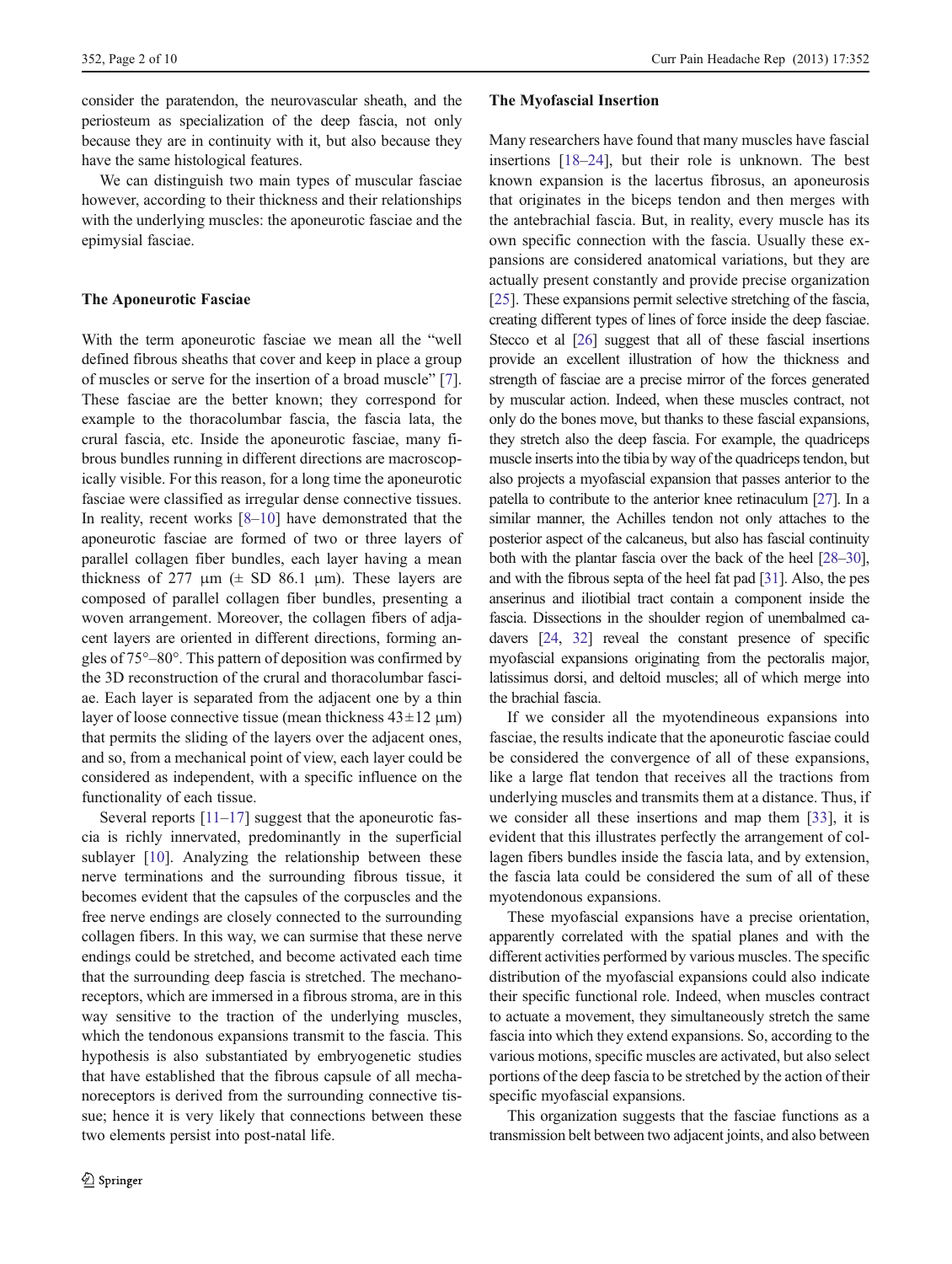synergic muscle groups, creating an anatomical continuity between different muscles involved in the same directional movement. This guarantees perceptive and directional continuity and provides anatomical basis for their myokinetic chains, their sequence actions, to the myofascial trains. and also to the meridians.

These expansions also permit a reciprocal feedback between fascia and muscles: a dynamic reciprocity between the two different tissues. The fascia can perceive a stretch produced by a muscle due to its expansions, and transmit this tension at a distance, informing the distal muscle regarding the state of contraction of the proximal muscle, possibly via muscle spindle activation. So, the aponeurotic fasciae connect various segments and joints, coordinating the synergic activation of various muscles and the correct disposition of the different joints involved. Beninghoff [34] described that in the inferior limb during the crouching movement, the angles of the hip, knee, and ankle are the same, and above all, they vary in the same manner. We suggest that it is the aponeurotic fascia that coordinates this synchronicity. In reality, if we have, for example, a damaged ankle, it depends less upon the angles involved. So, the aponeurotic fascia stresses more the other two joints in order to modify their angles as a compensation for this limitation.

Only the presence of different and autonomous fibrous planes inside the aponeurotic planes are different muscles permitted to contract, without opposing the action of other muscles inserted into the same aponeurotic fascia. After a trauma, surgery, or overuse syndrome, the sliding system within the aponeurotic fasciae can change. We speculate that the contraction of a muscle also influences the insertions of other associated muscles. In addition, the creation of an adhesion point involves the formation of new lines of force within the fasciae. This strengthens the supposition that the connective tissue surrounding muscles are major contributors to the phenomenon of MPS.

## The Epimysial Fasciae

With the term epimysial fascia, we indicate all the thin collagenous layers that are strictly connected with muscle. They present a concise fibrous structure and are able to transmit forces between adjacent synergistic muscular fiber bundles, belonging or not belonging to the same motor unit. The epimysium and perimysium correspond to this definition, as do the deep fasciae of the pectoralis major, latissimus dorsi, deltoid muscles, and the deep fasciae of the majority of the muscles of the trunk. All of these could be considered epimysial fasciae. In addition, the epimysial fasciae are formed by superimposed layers. For this reason, in the fusiform muscles, the collagen layers have an angle of incidence of 55° in respect to the path of muscular fibers at rest [35]. It is evident that the epimysial fasciae have the same organization as do the

aponeurotic fasciae; a multilayered organization of collagen fibers. The direction of the collagen fibers changes according to the state of the muscle [36–38], confirming the degree to which the epimysial fasciae are related to the activity of the muscle itself. According to Purslow [38], they have a fundamental role in the transmission of the force generated in the muscle towards the bone levers. Indeed the epimysial fasciae give insertions to aponeurotic expansion that introflex inside the muscle and the muscular fibers. It should also be noted that the space between the collagen fibers of the epimysial fasciae is occupied by the matrix or ground substance, rich in proteoglycans, and in particularly HA [39]. The increased presence of such macromolecules in the ground substance allows the collagen fibers to slide with little friction when an elicitation occurs, providing relative independence of each muscle belly from surrounding elements.

Gao et al [40] demonstrated that the epimysium from old rats is much stiffer than that of young rats. The increased stiffness cannot be attributed to variations in the ultrastructure and thickness of the epimysium or the size of the collagen fibrils. Microscopic analysis do not demonstrate any changes in the arrangement and size of the collagen fibrils in the epimysium between old and young rats. The age-related increase in the stiffness of the epimysium could play an important role in the impaired lateral force transmission in the muscles of the aged rats and in the alteration of intramuscular motor coordination.

The epimysial fasciae have free nerve endings, but not Pacini and Ruffini corpuscles. The free nerve endings are particularly numerous around vessels, but also distributed homogeneously throughout their fibrous components. Thanks to the strong connections between epimysial fasciae and muscles, it is easy to understand that each time an underlying muscle contracts, it stretches a specific portion of the corresponding fascia. For example, different portion of muscular fibers of the pectoralis major are activated in relation to the degree of shoulder joint movements. Thus, different portions of the corresponding fascia are stretched accordingly. Consequently, specific patterns of intrafascial receptors could be activated corresponding to the range of motion, and also to the specific directions of movement. Therefore, it is easy to imagine a proprioceptive role for the epimysial fasciae.

Additionally, the epimysial fasciae make a connection with another type of nervous receptor: the muscle spindles. Indeed, the capsule of the muscle spindles corresponds to the perimysium, or to epimysium, or to fascial septae [41, 42]. Strasmann et al [43], analyzing the septum of the supinator muscle, affirm that a great number of muscle spindles are inserted directly into the connective tissue of the septum. Also, examining the evolution of the locomotor system, it becomes evident that the muscle spindles are firmly connected with the fascia, as has been demonstrated in the lamprey [44]. Muscle spindles are sensory receptors within the belly of a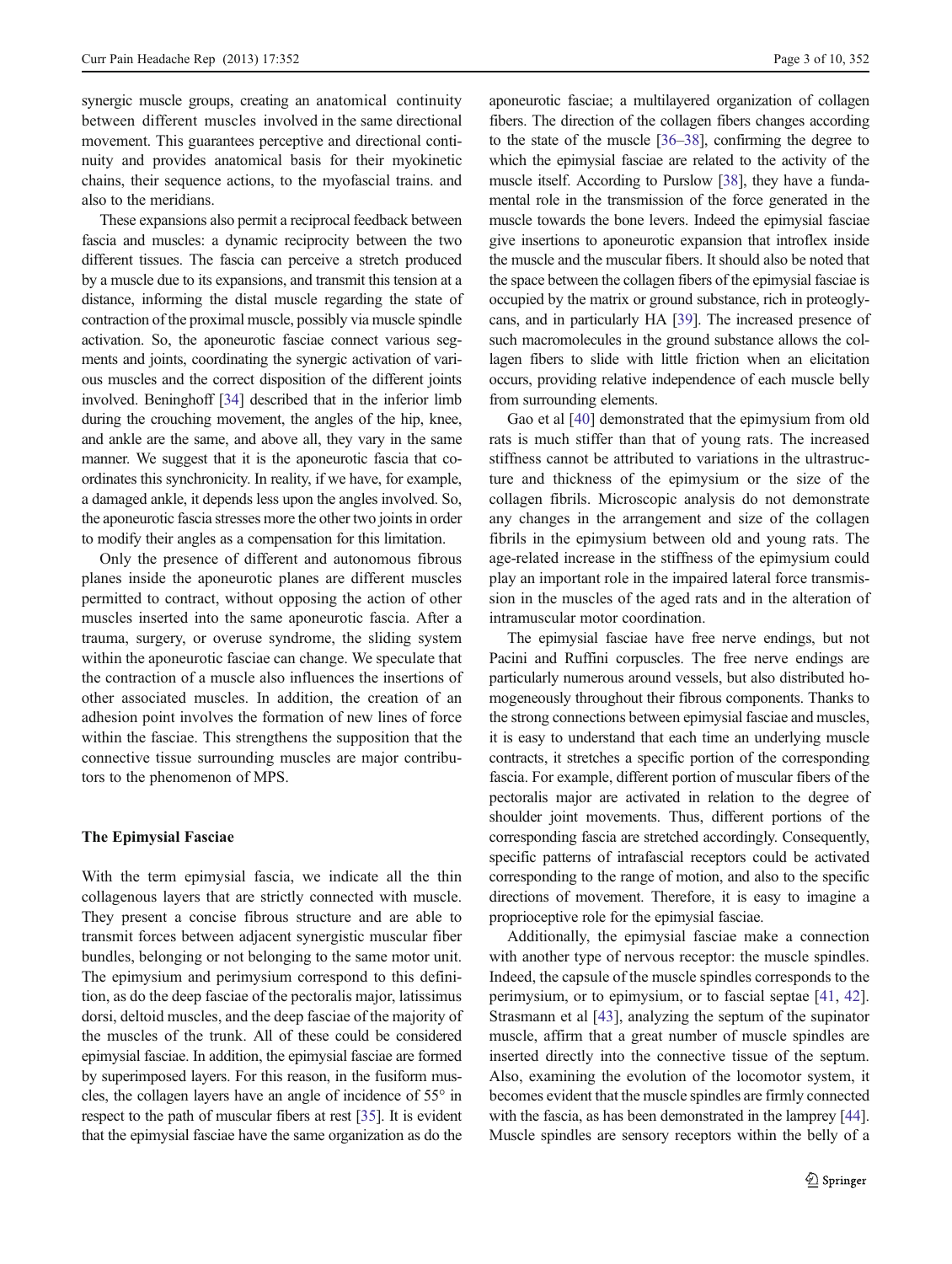muscle that primarily detect changes in the length of this muscle. The sensitive fibers of the muscle spindle are stimulated by minimal stretching; this threshold corresponds to a tension of 3 grams. In actuality, the epimysial fascia plays a fundamental role. The spindles can be shortened, responding to the gamma stimulus only if the perimysium is elastic and adaptable. If the epimysial fascia is more dense, it can block the shortening of the muscle spindle, and the co-activation of the fibers associated to that muscle spindle are prevented.

From a clinical point of view, this means that some parts of a muscle are not involved in the movement, causing an alteration in the vectors of force acting on a joint. This causes an unbalanced movement of the joint, with resulting uncoordinated movement and pain. It is evident that the patient feels pain at the joint, but the origin of the problem is in the connective tissue of the muscle that moves that joint.

The muscles spindles could be activated also by a passive stretching (see patellar reflex), stimulating the contraction of the corresponding muscle fibers. In actuality, if an epimysial fascia is stretched too far by a myofascial expansion, it is possible that the muscle spindles connected with this portion of fascia could be chronically stretched, and so become activated. It implies that the correlated muscular fibers are constantly stimulated to contract. This may explain the increased acetylcholine that is found in myofascial pain, and in particular around the trigger points [45, 46]. In addition, this second situation causes an imbalanced use of muscles, and is therefore an incorrect and unbalanced movement of the joint.

Dysfunction in the neck flexor muscles is associated with the neck pain observed in whiplash injury [47]. Taking into account the important role of deep cervical flexors (longus colli and capitis) in support of the physiological cervical lordosis [48], Jull and colleagues described the presence of altered patterns of coordination between the deep and superficial cervical flexors (sternocleidomastoid). They report an increased electromyographic activity of the superficial neck flexor muscles as compensation for reduced deep neck flexor muscle activation in patients with whiplash associated disorders (WAD) [47–49]. Moreover, cervical flexor endurance has been described as an important index of neck function in whiplash. This is consistent with previous studies that demonstrate a reduction in the neck pain following cervical flexion endurance training [50, 51]. A recent paper by Elliott et al [52] further emphasizes the role of neck flexors in WAD, describing the presence of fatty infiltration into muscle and changes in the cross-sectional area in the cervical anterior muscles during the chronic phase of illness. These authors observe that the most substantial changes in muscular fatty infiltration are present in the deeper muscles (longus capitis and colli), compared with the more superficial sternocleidomastoid muscle [52]. These authors describe that the fatty infiltration varies by cervical level, with the longus capitis/colli having the largest amount at the C2-C3

level [52]. It is interesting to note this, although histological modifications have been observed in neck muscles during the chronic phase of WAD [52]. Alterations in connective tissue after traumatic injuries have also been suggested [3, 53, 54] as a source of potential motor dysfunctions. To date, no previous studies have investigated the role of muscular fascia and its treatment as a method for improving neck mobility in patients with WAD.

#### The Physiology of Fascia

## The Innervations

It is possible that the viscoelasticity of fascia can modify activation of the nervous receptors within fascia. These mechanoreceptors respond to surrounding tissue viscoelasticity and participate in their responses [55–60]. Viscoelasticity of the fascial tissue and associated HA shapes the dynamic response of the mechanoreceptors. The normal sliding lubricating function of HA decreases with increased viscosity. There are also decreases in the amounts of or changes in the fragment size of the HA, as discussed below. The adaptation of fascia to such changes is possible, but only within certain limits. These mechanisms permit a kind of "gate control" in the activation of intrafascial receptors. Beyond these levels, free nerve endings become hyper-activated, and can send a message of "pain". Deising et al [61] injected NGF (nerve grow factor) into the fascia of the erector spinae muscles at the lumbar level. He observed a long-lasting sensitization to mechanical pressure and to chemical stimulation when used with an acidic solution. Sensitization is confined to the deeper tissues, but not to the skin, suggesting that the sensitization of fascia nociceptors to mechanical and chemical stimuli may contribute to the pathophysiology of chronic musculoskeletal pain. Interestingly, the same authors demonstrate that the sensitized free nerve fibers endings within muscle fascia are stimulated more effectively when the fascia is "pre-stretched" by muscle contraction. Changes in innervations can occur pathologically in fascia. Sanchis-Alfonso and Rosello-Sastre [15] report the ingrowth of nociceptive fibers, immunoreactive to substance P, into the lateral knee retinaculum of patients with patello-femoral malignment problems. Furthermore, Bednar et al [62] find an alteration in both the histological structure (inflammation and micro-calcifications) and the degree of innervation of the thoracolumbar fascia in patients with chronic lombalgia, indicating a possible role of fascia in lumbar pain.

# The Role of Hyaluronic Acid

HA is a large, remarkably simple, straight chain carbohydrate polymer of the ECM consisting of alternating units of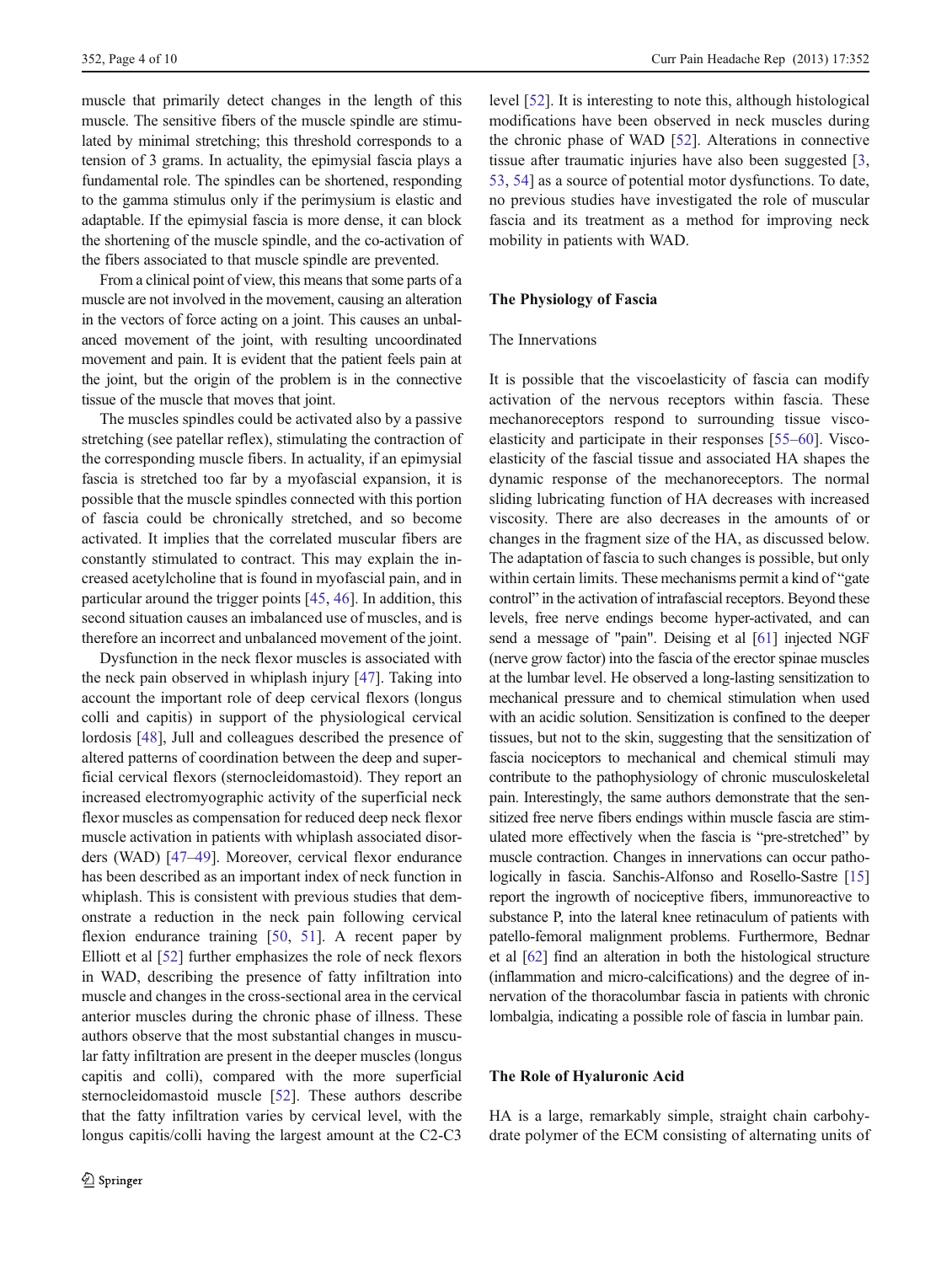glucuronic acid and N-acetylglucosamine connected by beta linkages, with the total absence of any secondary modifications. This is in marked contrast with all other GAGs that are attached to core proteins and undergo reactions such as sulfation and epimerization. High molecular size HA (10<sup>6</sup>) to  $10^7$ Da) occurs in the body as a hydrating, space filling polymer [63, 64]. Such HA reflects normal, intact, healthy tissue, and does so by supporting normal homeostasis, suppressing cell proliferation, migration, angiogenesis [65], inflammation, and immunogenicity [66–68].

HA is ubiquitous in the ECM, particularly in that of loose connective tissue surrounding muscle bundles [69, 70]. HA is also present in the endomysium surrounding individual muscle fibers, and in perivascular and perineural connective tissue [69, 70, 71]. We have confirmed that HA is located in considerable amounts at the interface between deep fascia and the surface of muscle [39]. This provides a lubricant, as fascia glides over muscle epimysium.

A layer of HA-secreting cells have been identified on the inner layer of deep fascia, apparently the source of the lubricant HA [72–74]. These fibroblast-like cells may be of monocyte/macrophage origin, similar to the HA-secreting cells of joints and the eye. In joints, these are termed synoviocytes, secreting the HA of the synovial fluid. In the eye, they are called hyalocytes, responsible for the HA of the vitreous fluid. We have termed these fascia-associated HAsecreting cells "fasciacytes". Whether or not these cells are of monocyte/macrophage origin is yet to be determined [75•].

The HA appears to provide a lubricating surface as fascia glides smoothly over muscles and tendons. Because of its considerable charge at neutral pH, HA is surrounded by an enormous volume of solvent water that can exert pressures on various adjacent structures.

## Pathology of the Fascia

## Alteration of HA

The biological properties of HA in physiological aqueous solutions are controlled by reversible tertiary structures, as documented by NMR (nuclear magnetic resonance) spectroscopy [76, 77].

Short HA chains have the ability to self-associate, particularly under the conditions provided by physiological solutions. This self-association generates a variety of intermolecular aggregated structures. This process is facilitated on the spread surfaces provided by the fascial sheath and muscle bundles [77]. By increasing their concentration and/or size, HA chains begin to entangle into complex arrays, conferring distinctive hydrodynamic properties, altering visco-elastic properties that are predicted to contribute to the etiology of MP and the MPS.

When the HA becomes adhesive rather than lubricating, the distribution of lines of force within the fascia become altered. By changes in viscosity, the receptors within the fascia can send a pain message from a degree of stretching that is even within the physiological range. An important component of pain therapy is to reverse these changes in HA. This includes a reversal of the aggregation of the HA fragments, using increased temperature, and local alkanization. This is accomplished with massage, manipulation, or physical therapies causing disaggregation of the pathologic chain-chain interactions through increase of the subcutis temperature. A physiological and biochemical validity is thus provided for the massage and other forms of body work that often provide relief for MPS.

#### Chemical Alterations (Acidification)

The loose connective tissue inside and around the fasciae is an important reservoir of water and salts for surrounding tissue. This provides a reservoir for the accumulation of different degradation products. The eventual variations in the contents of water, ions or other substances could alter the biomechanical proprieties of the loose connective tissue. This facilitates variations in the sliding motion of different fascial layers, and thus provides another potential cause of myofascial pathologies.

Particular attention should be placed in the interaction between HA, lactic acid and alterations of pH in fascial tissues. Different authors [78–80] document that the pH inside muscle can decrease until pH 6.6 is reached, representing the point of exhaustion. This value is even lower than the mean pH value found in the blood stream, which is 7.4 to 7.2.

At pH 6.6, the viscosity of HA present in the endomysium and perimysium of muscle can increase considerably. This is demonstrated by the experiment of Gatej et al [81]. He documents that at pH 6.6, the complex viscosity of the HA approaches 5 Pa s. (this is the measure of the dynamic fluid viscosity: N s  $m^{-2}$ ) instead of the typical 3.8 (the normal value at pH 7.4). This increase in viscosity can explain the typical stiffness experienced by athletes after prolonged intense activity (marathons, endurance games, etc). We postulate that the lactic acid is not the only component that creates such stiffness, but is also the substance that catalyzes the reaction. The fascia assumes a fundamental role with its two components: dense connective tissue (collagen fibers type I and III) and loose connective tissue (adipose cells, GAGs (glycosaminoglycans), and HA). The alteration of pH stimulates the reaction that increases HA viscosity. The dense connective tissue spreads the stiffness throughout the surrounding areas, driving even further the sensation of muscle stiffness. The stiffness can be reversed soon thereafter, thanks to the degradation of the lactic acid in muscle. For this reason,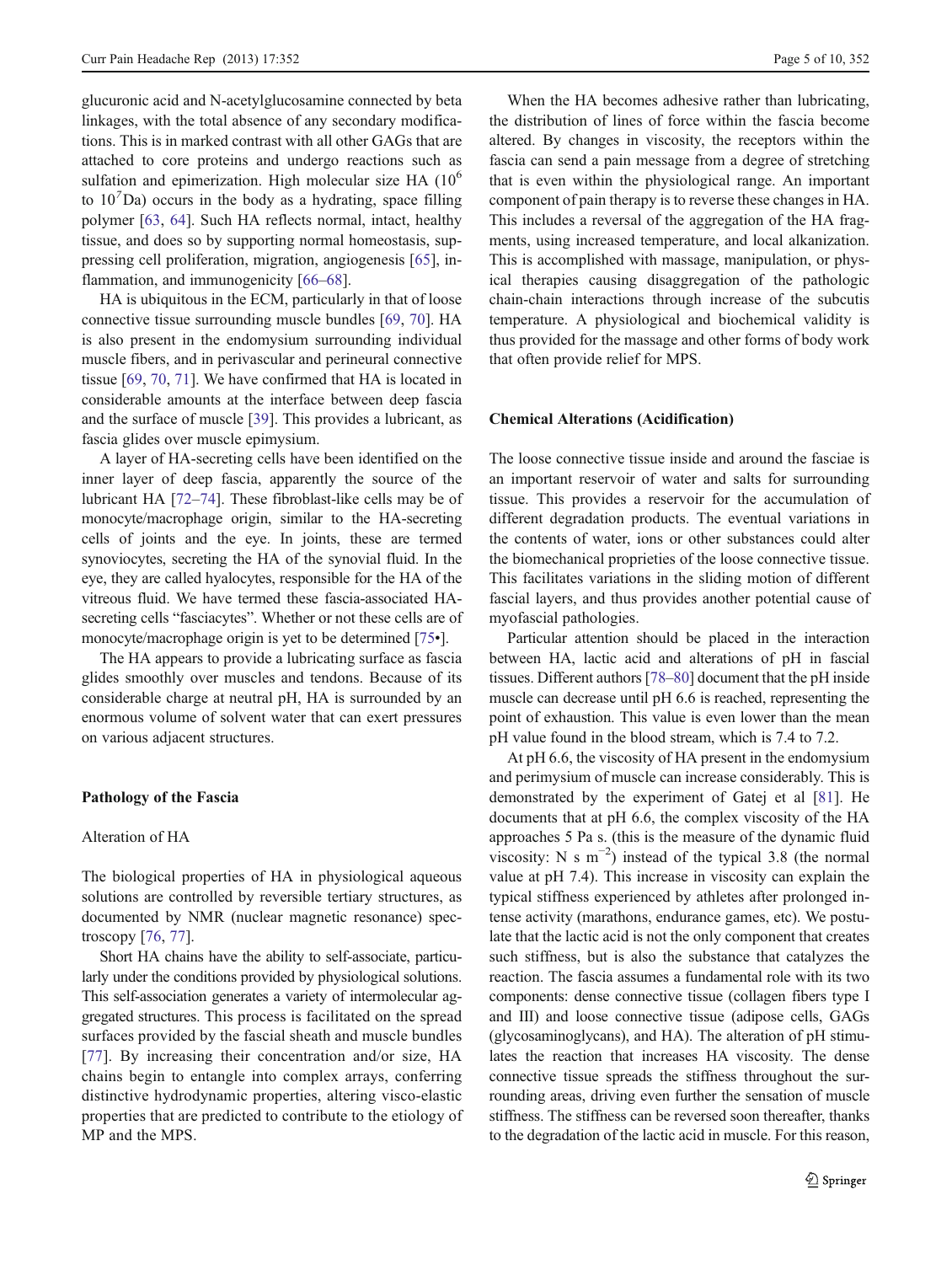stiffness disappears quite soon with rest in athletes, with a full restoration of range of motion and cessation of symptoms. We postulate that this same mechanism can underlie alterations that do not permit full restoration nor relief of symptoms. We speculate that specific areas may not be restored to entirely normal viscosity; thus, the high viscosity profile is maintained. From the clinical point of view, such areas can be defined as undergoing densification and constitute potential MPS Trigger Points.

## Treatment

#### Local Increase in Temperature

Manipulation and massage of muscles and their associated fascia increases local temperatures. The 3-dimensional superstructure of HA chains by inter- and intra-molecular water bridges (Van der Waals and hydrophobic forces) break down progressively when the temperature is increased to over 40 °C. There is a change in viscosity of HA solutions at precisely that temperature [78]. This decrease of the viscosity is able to restore normal gliding and normalizes the activation of the mechano-receptors in that area. It is reasonable to assume that the quantity of HA in that area will not be altered by increases in temperature, but rather its associative behavior and its three dimensional structure. For this reason it is postulated that the aggregative properties of HA with rest can be regenerated soon thereafter. This hypothesis can explain the short lasting effects of various body work therapies that simply increase temperature.

#### Self-Resolving Inflammatory Reaction Cascades

Paul et al [82] has defined that, under conditions of stress, HA becomes depolymerized and lower molecular mass polymers are generated.

These HA fragmentation reactions result in smaller polymers that in a size-dependent manner are highly angiogenic, inflammatory, and immunogenic [83–88]. Hyaluronan fragments promote inflammation, angiogenesis, and immune reactions by driving endothelial cell proliferation and migration, stimulating production of inflammatory cytokines, and by promoting macrophage chemotaxis.

We hypothesize that manual manipulation of the subcutis, with deep compression and friction, is able to catalyze this reaction. Stern et al [89] has demonstrated that as soon as fragments of 1000 Da are generated, particular inflammatory reactions are catalyzed. However, the smallest HA fragments, 4 Da in size, have no inflammatory effect but rather, do the opposite. They decrease the effect of the other larger HA fragments. by stopping the full reaction. This provides a mollifying feed-back reaction. We hypothesize a correlation

between this reaction and the soreness referred to by patients in the days following manipulation treatments. Every clinician has observed the improvement of quality of life following this short period of an inflammatory reaction. We consider this self-resolving inflammatory reaction the actual mechanism that restores the correct quantity and quality of substances in the critical areas (as Trigger Points, area of high viscosity etc.) where the clinician has worked. In other word, the real efficacy of the manipulation of deep tissue is as a catalyst for resolving the inflammatory reaction.

## Imaging of the Fascial Components

## Diagnosis of Myofascial Pain Syndrome

Physical examination of the patient with MPS provides little insight and is often unreliable. Various imaging procedures also are not contributory, and usually do not correlate with location of the pain. Even though MPS is a frequent reason that patients seek medical advice, the clinician often has little to offer. It is abundantly clear that the pathophysiological mechanisms underlying MSP have to be understood so that rational treatments can be undertaken.

Investigators have tried a variety of instruments in an attempt to assess and measure myofascial pain in an objective manner. These include electrodermal instrumentation, thermography, sonography, echography, and magnetic resonance imaging (MRI) scans. However, these often give variable results. None of these have been entirely satisfactory. Examination of fascia, using some of these imaging techniques, as has been documented recently [90], can provide clues however, to the etiology of MPS.

Jensen and Harms-Ringdahl [91] have addressed the clinical reality that patients presenting with neck pain can have several concurrent sources of pain: from joints, muscles, and ligaments. Often a specific origin of the neck pain is not recognizable. For this reason the term non-specific neck pain and myofascial pain is often used. But these diagnoses are done by exclusion and are based only on clinical aspects of the problem. There are very few studies describing objective and clinically applicable methods for identifying and classifying myofascial pain. Shultz [92] has quantified the most painful regions using electrodermal instruments. Arokoski [93] has demonstrated increasing superficial soft tissue stiffness. Sonography is a readily available, portable, and inexpensive imaging modality, suitable for use in a physiatrist's office to complement physical examination and to evaluate treatment outcomes. Different investigators and clinicians have used sonography or MRI scans to compare the thickness of fascia in different area of the body between healthy and symptomatic subjects [94–97]. In vivo studies using diagnostic ultrasound (DUS) demonstrate that this type of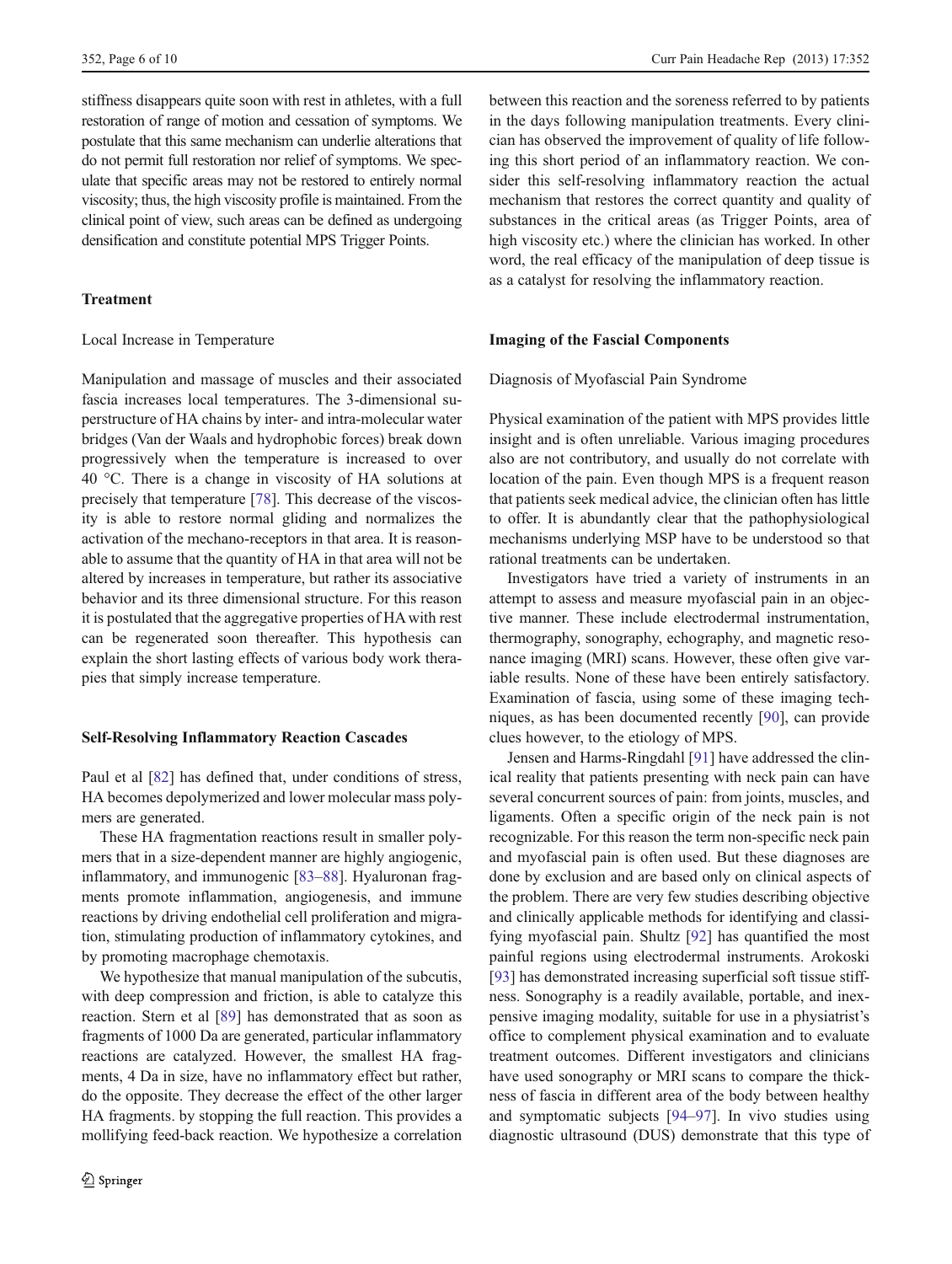imaging is a valid tool for use in measuring longitudinal and transverse movement of nervous tissue [98–102]. It is becoming commonplace to use dynamic ultrasonography methods in order to appreciate the gliding between different structures. This modality of evaluation permits collection of data regarding the movement of one structure in comparison with another. Software (the speckle tracking) can be used to evaluate the gliding of nerves in comparison with muscle or epineurium. The possibility of the nerve gliding inside the epineurium is fundamental to impaired intrafascicular gliding. An alteration of the viscosity, fibrosis or adhesions can create internal stretch lesions [103–106]. All these authors are in agreement that the thickening of the fascia is a wellestablished criterion for the diagnosis of MPS.

The variation in thickness of the fascia correlates with the increase in quantity of loose connective tissue (black layers) and not with the dense connective tissue (white layers). For this reason we suggest not to use the term "fibrosis" that correlates most closely with production of DCT from fibroblasts.

## Fibrosis vs Densification

The real pathology or dysfunction of the fascia continues to be difficult to discern from the anatomical point of view. On the other hand, imaging and dissections have helped to clarify the differences between a simple alteration of function and morphological alteration of tissues. The latter correlates with a macroscopic rearrangement of the composition and conformation of the entire fascia tissue. This also correlates with an alteration in dense connective tissue (collagen types I and III) that is quite easy to recognize using common imaging procedures such as MRI, CAT scans, and ultrasonography. We suggest that the definition of fibrosis be defined as fibrotic tissue whenever the dense connective tissue component is altered. This can be recognized with an increase in quantity, most of the time recognized by a hyper-intense signal.

At the opposite end of the spectrum, dysfunction of fascia correlates only in an alteration of the loose connective tissue (adipose cell, GAG, and HA). This alteration can involve one or all three components. As we have explained in the previous paragraph, an alteration of the quantity or quality of the component of the LCT may change the viscosity and therefore the function of the lubricant that the LCT facilitates. This clinical situation does not create a macroscopic alteration of the morphology of the fascia tissue that can be appreciated during dissection or biopsy. For this reason it was and is still difficult for the clinician to make the diagnosis of MPS. We suggest this syndrome be defined as "densification of fascia." This is different from the functional alterations observed from morphological alterations such as frank fibrosis. This distinction also appears abundantly clear for clinicians. A greater and different number of treatment

modalities are available for fibrosis in comparison to simple densification. This is due to the simple fact that it is difficult to modify dense connective tissue in comparison to loose connective tissue.

#### Compliance with Ethics Guidelines

Conflict of Interest Stecco Antonio declares that he has no conflict of interest.

Marco Gesi declares that he has no conflict of interest. Carla Stecco declares that she has no conflict of interest.

Robert Stern declares that he has no conflict of interest.

Human and Animal Rights and Informed Consent This article does not contain any studies with human or animal subjects performed by any of the authors.

#### References

Papers of particular interest, published recently, have been highlighted as:

- Of importance
	- 1. Simons DG, Travel JG, Simons LS. Myofascial pain and dysfunction: the trigger point manual. Philadelphia: Lippincott, Williams and Wilkins; 1999.
	- 2. Mayers TW. Anatomy trains. 1st ed. Oxford, UK: Churchill Livingstone; 2001.
	- 3. Stecco L. Fascial manipulation. 1st ed. Padua: Piccin; 2004.
	- 4. Day JA, Stecco C, Stecco A. Application of fascial manipulation technique in chronic shoulder pain anatomical basis and clinical implications. J Bodyw Mov Ther. 2009;13:128–35.
	- 5. Pedrelli A, Stecco C, Day JA. Treating patellar tendinopathy with fascial manipulation. J Bodyw Mov Ther. 2009;13:73–80.
	- 6. Langevin HM, Fox JR, Koptiuch C, Badger GJ, Greenan-Naumann AC, Bouffard NA, et al. Reduced thoracolumbar fascia shear strain in human chronic low back pain. BMC Musculoskelet Disord. 2011;12:203.
	- 7. Stedman's medical dictionary. 26th ed. Baltimore: Williams & Wilkins; 1995.
	- 8. Stecco C, Pavan PG, Porzionato A, Macchi V, Lancerotto L, Carniel EL, et al. Mechanics of crural fascia: from anatomy to constitutive modeling. Surg Radiol Anat. 2009;31:523–9.
	- 9. Benetazzo L, Bizzego A, De Caro R, Frigo G, Guidolin D, Stecco C. 3D reconstruction of the crural and thoracolumbar fasciae. Surg Radiol Anat. 2011;33:855–62.
	- 10. Tesarz J, Hoheisel U, Wiedenhöfer B, Mense S. Sensory innervation of the thoracolumbar fascia in rats and humans. Neuroscience. 2011;194:302–8.
	- 11. Stilwell Jr DL. Regional variations in the innervation of deep fasciae and aponeuroses. Anat Rec. 1957;127:635–53.
	- 12. Tanaka S, Ito T. Histochemical demonstration of adrenergic fibers in the fascia periosteum and retinaculum. Clin Orthop Relat Res. 1977;126:276–81.
	- 13. Palmieri G, Panu R, Asole A. Macroscopic organization and sensitive innervation of the tendinous intersection and the Lacertus Fibrosus of the Biceps Brachii muscle in the ass end of a horse. Arch Anat Histol Embryol. 1986;69:73–82.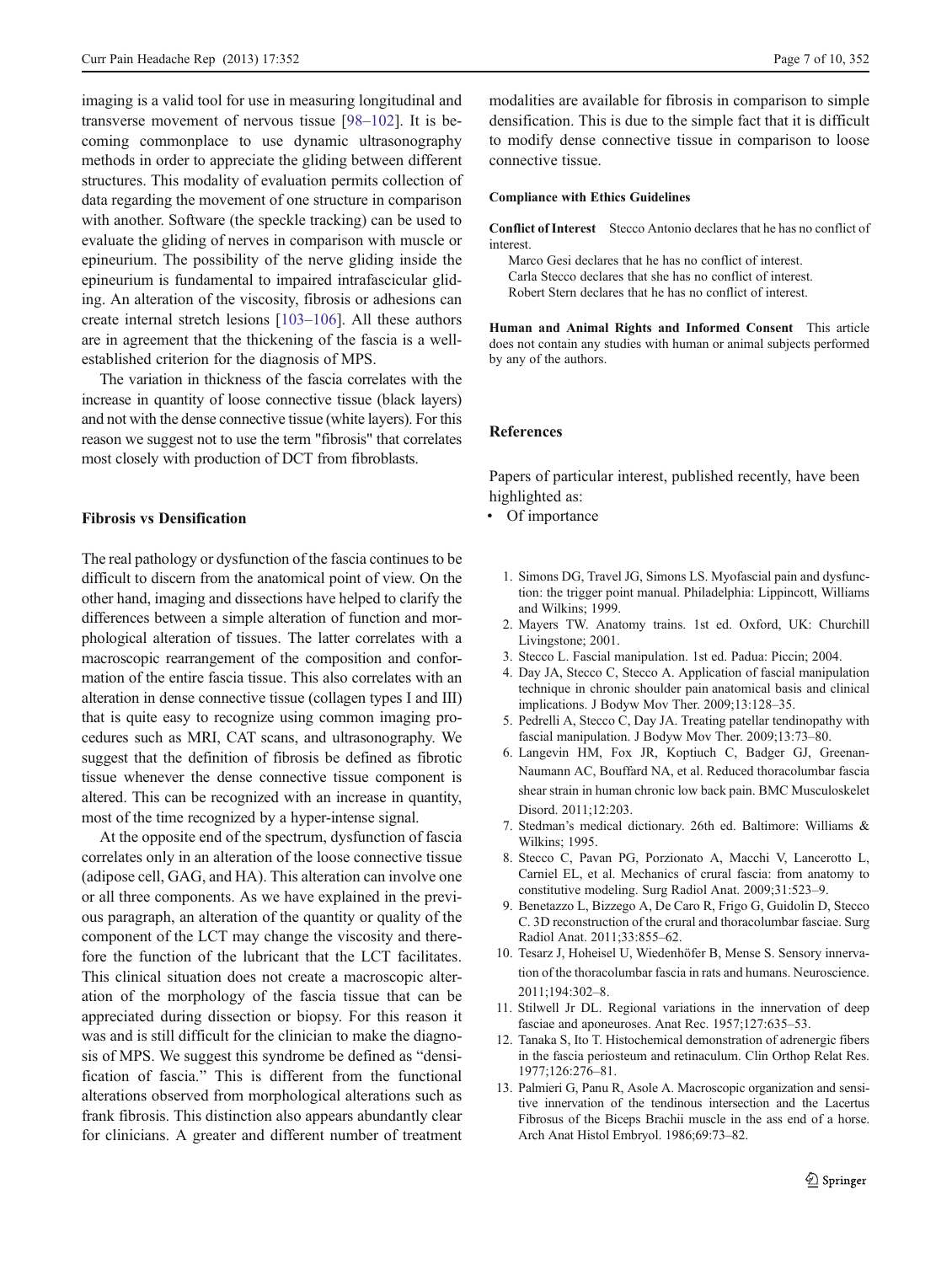- 14. Yahia L, Rhalmi S, Newman N, Isler M. Sensory innervation of human thoracolumbar fascia. An immunohistochemical study. Acta Orthop Scand. 1992;63:195–7.
- 15. Sanchis-Alfonso V, Roselló-Sastre E. Immunohistochemical analysis for neural markers of the lateral retinaculum in patients with isolated symptomatic patellofemoral malalignment. A neuroanatomic basis for anterior knee pain in the active young patient. Am J Sports Med. 2000;28:725–31.
- 16. Stecco C, Gagey O, Belloni A, Pozzuoli A, Porzionato A, Macchi V, et al. Anatomy of the deep fascia of the upper limb. Second part: study of innervation. Morphologie. 2007;91:38–43.
- 17. Corey SM, Vizzard MA, Badger GJ, Langevin HM. Sensory innervation of the nonspecialized connective tissues in the low back of the rat. Cells Tissues Organs. 2011;194:521–30.
- 18. Testut L, Jacob O. Trattato di anatomia topografica. Firenze: UTE. 1987.
- 19. Chiarugi G, Bucciante L. Istituzioni di Anatomia dell'uomo. Padova: Vallardi-Piccin; 1975.
- 20. Platzer W. Apparato locomotore. Milano: Ambrosiana; 1979.
- 21. Huijing PA, Baan GC. Myofascial force transmission causes interaction between adjacent muscles and connective tissue: effects of blunt dissection and compartmental fasciotomy on length force characteristics of rat extensor digitorum longus muscle. Arch Physiol Biochem. 2001;109:97–109.
- 22. Standring L. Single referrals for inpatient and community rehabilitation. Nurs Times. 2005;101:34–6.
- 23. Moore KL, Dalley AF, Agur AMR. Clinically oriented anatomy. 5th ed. Lippincott, Williams & Wilkins; 2006.
- 24. Stecco A, Masiero S, Macchi V, Stecco C, Porzionato A, De Caro R. The pectoral fascia: anatomical and histological study. J Bodyw Mov Ther. 2009;13:255–61.
- 25. Stecco C, Macchi V, Porzionato A, Morra A, Parenti A, Stecco A, et al. The ankle retinacula: morphological evidence of the proprioceptive role of the fascial system. Cells Tissues Organs. 2010;192:200–10.
- 26. Stecco A, Gilliar W, Hill R, Fullerton B, Stecco C. The anatomical and functional relation between gluteus maximus and fascia lata. J Bodyw Mov Ther. 2013 (in press).
- 27. Toumi H, Higashiyama I, Suzuki D, Kumai T, Bydder G, McGonagle D, et al. Regional variations in human patellar trabecular architecture and the structure of the proximal patellar tendon enthesis. J Anat. 2006;208:47–57.
- 28. Wood JF. Structure and function as seen in the foot. London: Baillière, Tindall and Cox; 1944.
- 29. Snow SW, Bohne WH, DiCarlo E, Chang VK. Anatomy of the Achilles tendon and plantar fascia in relation to the calcaneus in various age groups. Foot Ankle Int. 1995;16:418–21.
- 30. Milz S, Rufai A, Buettner A, Putz R, Ralphs JR, Benjamin M. Three-dimensional reconstructions of the Achilles tendon insertion in man. J Anat. 2002;200:145–52.
- 31. Benjamin M. The fascia of the limbs and back–a review. J Anat. 2009;214: 1–18. Review.
- 32. Stecco C, Gagey O, Macchi V, Porzionato A, De Caro R, Aldegheri R, et al. Tendinous muscular insertions onto the deep fascia of the upper limb. First part: anatomical study. Morphologie. 2007;91:29–37.
- 33. Gerlach UJ, Lierse W. Functional construction of the superficial and deep fascia system of the lower limb in man. Acta Anat. 1990;139:11–25.
- 34. Beninghoff G. Trattato di anatomia umana. Padova: Piccin; 1972.
- 35. Purslow PP. Muscle fascia and force transmission. J Bodyw Mov Ther. 2010;14: 411–7. Review.
- 36. Trotter JA, Purslow PP. Functional morphology of the endomysium in series fibered muscles. J Morphol. 1992;212:109–22.
- 37. Passerieux E, Rossignol R, Chopard A, Carnino A, Marini JF, Letellier T, et al. Structural organization of the perimysium in

bovine skeletal muscle: junctional plates and associated intracellular subdomains. J Struct Biol. 2006;154:206–16.

- 38. Purslow PP. Strain-induced reorientation of an intramuscular connective tissue network: implications for passive muscle elasticity. J Biomech. 1989;22:21–31.
- 39. McCombe D, Brown T, Slavin J, Morrison WA. The histochemical structure of the deep fascia and its structural response to surgery. J Hand Surg Br. 2001;26:89–97.
- 40. Gao Y, Kostrominova TY, Faulkner JA, Wineman AS. Agerelated changes in the mechanical properties of the epimysium in skeletal muscles of rats. J Biomech. 2008;41:465–9.
- 41. Boyd-Clark LC, Briggs CA, Galea MP. Muscle spindle distribution, morphology, and density in longus colli and multifidus muscles of the cervical spine. Spine. 2002;27:694–701.
- 42. Maier A. Proportions of slow myosin heavy chain-positive fibers in muscle spindles and adjoining extrafusal fascicles, and the positioning of spindles relative to these fascicles. J Morphol. 1999;242:157–65.
- 43. Strasmann T, van der Wal JC, Halata Z, Drukker J. Functional topography and ultrastructure of periarticular mechanoreceptors in the lateral elbow region of the rat. Acta Anat. 1990;138:1–14.
- 44. Von During M, Andres KH. Topography and fine structure of proprioceptors in the hagfish. Myxine glutinosa. Eur J Morphol. 1994;32:248–56.
- 45. Hubbard DR, Berkoff GM. Myofascial trigger points show spontaneous needle EMG activity. Spine. 1993;18:1803–7.
- 46. Mense S. [Pathophysiology of low back pain and the transition to the chronic state - experimental data and new concepts]. Schmerz. 2001;15:413–7.
- 47. Benjamini Y, Hochberg Y. Controlling the false discovery rate: a practical and powerful approach to multiple testing. J R Stat Soc Ser B Stat Methodol. 1995;57:289–300.
- 48. Panjabi MM, Cholewicki J, Nibu K, Grauer JN, Babat LB, Dvorakd J. Mechanism of whiplash injury. Clin Biomech. 1998;13:239–49.
- 49. Jull GA, Kristjansson E, Dall'Alba P. Impairment in the cervical flexors: a comparison of whiplash and insidious onset neck pain patients. Man Ther. 2004;9:89–94.
- 50. Jull GA, O'Leary SP, Falla DL. Clinical assessment of the deep cervical flexor muscle: the creaniocervical flexion test. J Manipulative Physiol Ther. 2008;31:525–33.
- 51. Jull GA. Deep cervical neck flexor dysfunction in whiplash. J Muscoloskel Pain. 2000;8:143–54.
- 52. Elliott M, O'Leary S, Sterling M, Hendrikz J, Pedler A, Jull G. Magnetic resonance imaging findings of fatty infiltrate in the cervical flexors in chronic whiplash. Spine. 2010;35:948–54.
- 53. Schleip R, Vleeming A, Lehmann-Horn F, Klingler W. Letter to the editor concerning "A hypothesis of chronic back pain: ligament subfailure injuries lead to muscle control dysfunction" (M Panjabi). Eur Spine. 2007;16:1733–5.
- 54. Hammer WI. Functional soft-tissue examination and treatment by manual methods. 3° ed. Sudbury, ON: Jones & Barlett Pub; 2007.
- 55. Bell J, Holmes M. Model of the dynamics of receptor potential in a mechanoreceptor. Math Biosci. 1992;110:139–74.
- 56. Damiano RE. Late onset regression after myopic keratomileusis. J Refract Surg. 1999;15:160.
- 57. Loewenstein WR, Skalak R. Mechanical transmission in a Pacinian corpuscle. An analysis and a theory. J Physiol. 1966;182:346–78.
- 58. Swerup C, Rydqvist B. A mathematical model of the crustacean stretch receptor neuron. Biomechanics of the receptor muscle, mechanosensitive ion channels, and macrotransducer properties. J Neurophysiol. 1996;76:2211–20.
- 59. Husmark I, Ottoson D. The contribution of mechanical factors to the early adaptation of the spindle response. Physiol. 1971;212:577–92.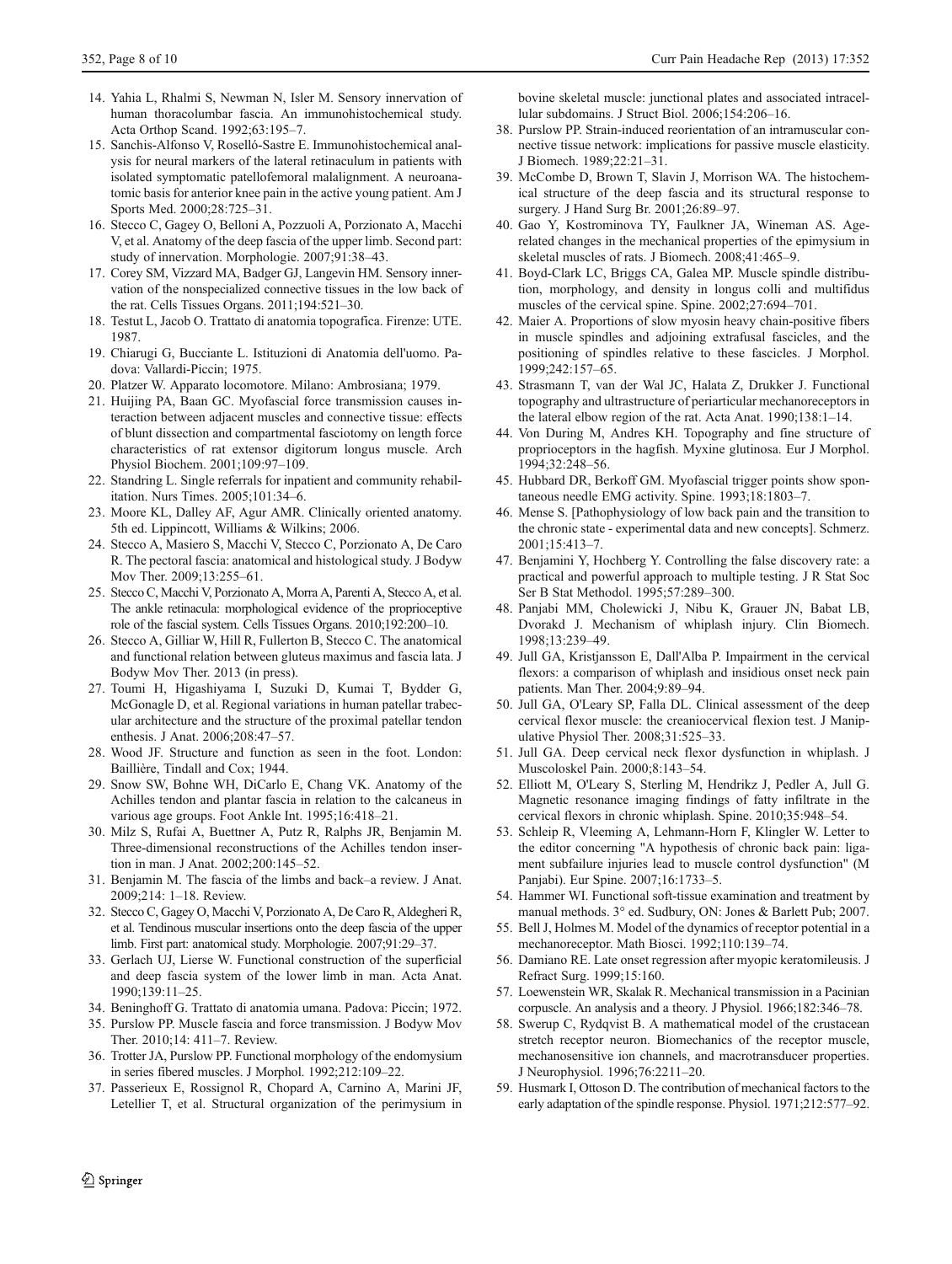- 60. Wilkinson RS, Fukami Y. Responses of isolated Golgi tendon organs of cat to sinusoidal stretch. J Neurophysiol. 1983;49:976–88.
- 61. Deising S, Weinkauf B, Blunk J, Obreja O, Schmelz M, Rukwied R. NGF-evoked sensitization of muscle fascia nociceptors in humans. Pain. 2012;153:1673–9.
- 62. Bednar DA, Orr FW, Simon GT. Observations on the pathomorphology of the thoracolumbar fascia in chronic mechanical back pain. A microscopic study. Spine. 1995;20:1161–4.
- 63. Toole BP. Hyaluronan is not just a goo! J Clin Invest. 2000;106:335–6.
- 64. Lee JY, Spicer AP. Hyaluronan: a multifunctional, megaDalton, stealth molecule. Curr Opin Cell Biol. 2000;12:581–6.
- 65. Feinberg RN, Beebe DC. Hyaluronate in vasculogenesis. Science. 1983;220:1177–9.
- 66. Day AJ, Sheehan JK. Hyaluronan: polysaccharide chaos to protein organization. Curr Opin Struct Biol. 2002;11:617–22.
- 67. Delmage JM, Powars DR, Jaynes PK, Allerton SE. The selective suppression of immunogenicity by hyaluronic acid. Ann Clin Lab Sci. 1986;16:303–10.
- 68. McBride WH, Bard JB. Hyaluronidase-sensitive halos around adherent cells. Their role in blocking lymphocyte-mediated cytolysis. J Exp Med. 1979;149:507–15.
- 69. Laurent TC, Fraser JR. Hyaluronan. FASEB J. 1992;6:2397–404.
- 70. Fraser JRE, Laurent TC, Laurent UBG. Hyaluronan: its nature, distribution, functions and turnover. J Internal Med. 1997;242:27– 33.
- 71. Piehl-Aulin K, Laurent C, Engström-Laurent A, Hellström S, Henriksson J. Hyaluronan in human skeletal muscle of lower extremity: concentration, distribution, and effect of exercise. J Appl Physiol. 1991;71:2493–8.
- 72. Klein DM, Katzman BM, Mesa JA, Lipton JF, Caligiuri DA. Histology of the extensor retinaculum of the wrist and the ankle. J Hand Surg Am. 1999;24:799–802.
- 73. Ellis FD, Seiler 3rd JG, Sewell CW. The second annular pulley: a histologic examination. J Hand Surg Am. 1995;20:632–5.
- 74. Katzman BM, Klein DM, Garven TC, Caligiuri DA, Kung J. Comparative histology of the annular and cruciform pulleys. J Hand Surg Br. 1999;24:272–4.
- 75. Stecco C, Stern R, Porzionato A, Macchi V, Masiero S, Stecco A, et al. Hyaluronan within fascia in the etiology of myofascial pain. Surg Radiol Anat. 2011;33:891–6. These authors were the first to correlate the alteration of the viscosity of the hyaluronic acid with the alteration of the deep fascia and the etiology of myofascial pain.
- 76. Scott JE, Heatley F. Biological properties of hyaluronan in aqueous solution are controlled and sequestered by reversible tertiary structures, defined by NMR spectroscopy. Biomacromolecules. 2002;3:547–53.
- 77. Matteini P, Dei L, Carretti E, Volpi N, Goti A, Pini R. Structural behavior of highly concentrated hyaluronan. Biomacromolecules. 2009;10:1516–22.
- 78. Juel C, Bangsbo J, Graham T, Saltin B. Lactate and potassium fluxes from human skeletal muscle during and after intense, dynamic, knee extensor exercise. Acta Physiol Scand. 1990;140:147–59.
- 79. Nielsen JJ, Mohr M, Klarskov C, Kristensen M, Krustrup P, Juel C, et al. Effects of high-intensity intermittent training on potassium kinetics and performance in human skeletal muscle. J Physiol. 2004;554:857–70.
- 80. Juel C, Klarskov C, Nielsen JJ, Krustrup P, Mohr M, Bangsbo J. Effect of high-intensity intermittent training on lactate and H+ release from human skeletal muscle. Am J Physiol Endocrinol Metab. 2004;286:E245–51.
- 81. Gatej I, Popa M, Rinaudo M. Role of the pH on hyaluronan behavior in aqueous solution. Biomacromolecules. 2005;6:61–7.
- 82. Noble PW. Hyaluronan and its catabolic products in tissue injury and repair. Matrix Biol. 2002;21:2529.
- 83. Noble PW. Hyaluronan and its catabolic products in tissue injury and repair. Matrix Biol. 2002;21:25–9.
- 84. Noble PW, Lake FR, Henson PM, Riches DW. Hyaluronate activation of CD44 induces insulin-like growth factor-1 expression by a tumor necrosis factoralpha- dependent mechanism in murine macrophages. J Clin Invest. 1993;91:2368–77.
- 85. Hodge-Dufour J, Noble PW, Horton MR, Bao C, Wysoka M, Burdick MD, et al. Induction of IL-12 and chemokines by hyaluronan requires adhesion-dependent priming of resident but not elicited macrophages. J Immunol. 1997;159:2492–500.
- 86. Horton MR, Olman MA, Noble P. Hyaluronan fragments induce plasminogen activator inhibitor-1 and inhibit urokinase activity in mouse alveolar macrophages: a potential mechanism for impaired fibrinolytic activity in acute lung injury. Chest. 1999;116:17S.
- 87. McKee CM, Penno MB, Cowman M, Burdick MD, Strieter RM, Bao C, et al. Hyaluronan (HA) fragments induce chemokine gene expression in alveolar macrophages. The role of HA size and CD44. J Clin Invest. 1996;98:2403–13.
- 88. McKee CM, Lowenstein CJ, Horton MR, Wu J, Bao C, Chin BY, et al. Hyaluronan fragments induce nitric-oxide synthase in murine macrophages through a nuclear factor NF-kB-dependent mechanism. J Biol Chem. 1997;272:8013–8.
- 89. Stern R, Asari R, Sugahara KN. Size- specific fragments of hyaluronan: an information-rich system. Eur J Cell Biol. 2006;85:699–715.
- 90. Stecco A, Meneghini A, Stern R, Stecco C, Imamura M. Ultrasonography in the diagnosis of myofascial neck pain. J Rehabil Med. 2013. [In press].
- 91. Jensen I, Harms-Ringdahl K. Strategies for prevention and management of musculoskeletal conditions. Neck pain. Best Pract Res Clin Rheumatol. 2007;21:93–108. Review.
- 92. Shultz SP, Driban JB, Swanik CB. The evaluation of electrodermal properties in the identification of myofascial trigger points. Arch Phys Med Rehabil. 2007;88:780–4.
- 93. Arokoski JP, Surakka J, Ojala T, Kolari P, Jurvelin JS. Feasibility of the use of a novel soft tissue stiffness meter. Physiol Meas. 2005;26:215–28.
- 94. Ekman EF, Pope T, Martin DF, Curl WW. Magnetic resonance imaging of iliotibial band syndrome. Am J Sports Med. 1994;22:851–4.
- 95. Cardinal E, Chem RK, Beauregard CG, Aubin B, Pelletier M. Plantar fasciitis: sonographic evaluation. Radiology. 1996;201:257–9.
- Wall JR, Harkness MA, Crawford A. Ultrasound diagnosis of plantar fasciitis. Foot Ankle. 1993;14:465–70.
- 97. Yu JS. Pathologic and post-operative conditions of the plantar fascia: review of MR imaging appearances. Skeletal Radiol. 2000;29:491–501. Review.
- 98. Greening J, Lynn B, Leary R, Warren L, O'Higgins P, Hall-Craggs M. The use of ultrasound imaging to demonstrate reduced movement of the median nerve during wrist flexion in patients with non-specific arm pain. J Hand Surg Br. 2001;26:401–6.
- 99. Hough AD, Moore AP, Jones MP. Reduced longitudinal excursion of the median nerve in carpal tunnel syndrome. Arch Phys Med Rehabil. 2007;88:569–76.
- 100. Dilley A, Lynn B, Greening J, DeLeon N. Quantitative in vivo studies of median nerve sliding in response to wrist, elbow, shoulder, and neck movements. Clin Biomech. 2003;18:899–907.
- 101. Ellis R, Hing W, Dilley A, McNair P. Reliability of measuring sciatic and tibial nerve movement with diagnostic ultrasound during a neural mobilization technique. Ultrasound Med Biol. 2008;34:1209–16.